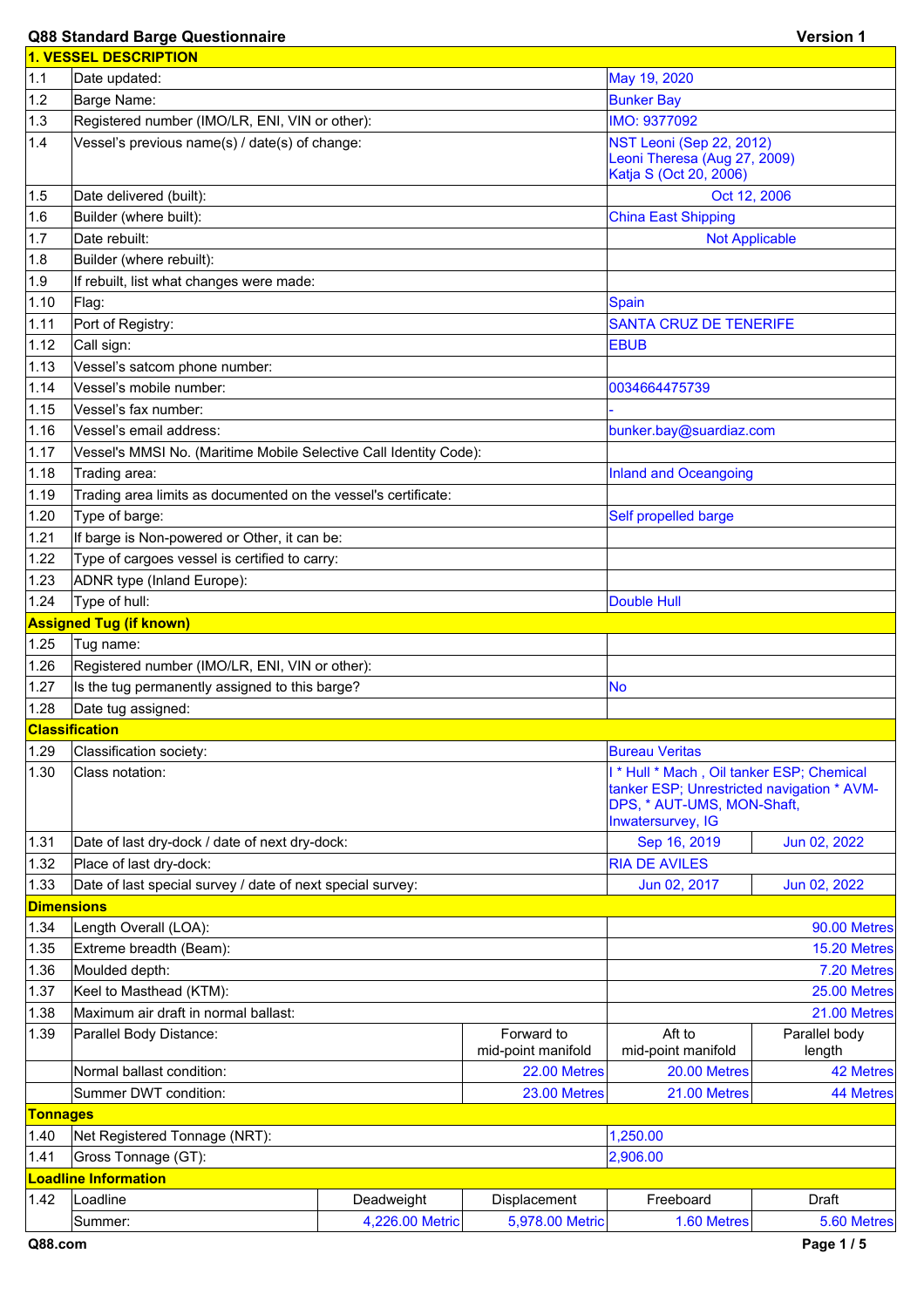|                                   | Qoo Əldildaru Darye Questionnalie                                                     |                                  |                                  |                                                                                                                                                                        |                       |
|-----------------------------------|---------------------------------------------------------------------------------------|----------------------------------|----------------------------------|------------------------------------------------------------------------------------------------------------------------------------------------------------------------|-----------------------|
|                                   |                                                                                       | <b>Tonnes</b>                    | <b>Tonnes</b>                    |                                                                                                                                                                        |                       |
|                                   | Normal Ballast Condition:                                                             | 1,910.00 Metric<br><b>Tonnes</b> | 3,662.00 Metric<br><b>Tonnes</b> | 2.30 Metres                                                                                                                                                            | 4.90 Metres           |
| 1.43                              | FWA at summer draft:                                                                  |                                  |                                  |                                                                                                                                                                        | 137.00 Millimetres    |
| 1.44                              | TPC immersion at summer draft:                                                        |                                  |                                  |                                                                                                                                                                        | 12.00 Metric Tonnes   |
| 1.45                              | TPI immersion at summer draft:                                                        |                                  |                                  |                                                                                                                                                                        | <b>30 Long Tonnes</b> |
|                                   | <b>Ownership and Operation</b>                                                        |                                  |                                  |                                                                                                                                                                        |                       |
| 1.46                              | Registered Owner - Full style:                                                        |                                  |                                  | SUARDIAZ MANAGEMENT SERVICES, S.L.<br>Calle Ayala, 6, 28001 - Madrid<br><b>Spain</b><br>Tel: 0034914316640<br>$Fax: -$<br>Telex: -<br>Email: rrolo@suardiaz.com        |                       |
| 1.47                              | Technical Manager - Full style:                                                       |                                  |                                  | <b>FLOTA SUARDIAZ, S.L.</b><br>Calle Ayala, 6 - 28001 - Madrid<br>Spain<br>Tel: 0034914316640<br>Telex: -<br>Email: rrolo@suardiaz.com<br><b>Company IMO#: 1579137</b> |                       |
| 1.48                              | Commercial Operator - Full style:                                                     |                                  |                                  | REPSOL TRADING, S.A.<br>Mendez Álvaro, 44 - 28045 - Madrid<br>Spain<br>Tel: +34 917 530 268<br>Telex: -<br>Web: www.repsol.com                                         |                       |
|                                   | <b>2. CERTIFICATION</b>                                                               |                                  | <b>Issued</b>                    | <b>Last Annual</b><br>or Intermediate                                                                                                                                  | <b>Expires</b>        |
| 2.1                               | International Loadline Certificate (ILC):                                             |                                  | Jun 02, 2017                     | Jun 09, 2019                                                                                                                                                           | Jun 02, 2022          |
| 2.2                               | International Oil Pollution Prevention Certificate (IOPP):                            |                                  | Jun 02, 2017                     | Jun 09, 2019                                                                                                                                                           | Jun 02, 2022          |
| 2.3                               | ISM Safety Management Certificate (SMC):                                              |                                  | Dec 06, 2019                     | <b>Not Applicable</b>                                                                                                                                                  | Dec 16, 2024          |
| 2.4                               | ISM Document of Compliance (DOC):                                                     |                                  | Nov 18, 2019                     | <b>Not Applicable</b>                                                                                                                                                  | Nov 23, 2024          |
| 2.5                               | Certificate of Class (COC):                                                           |                                  | Aug 20, 2018                     | Jun 09, 2019                                                                                                                                                           | Jun 02, 2022          |
| 2.6                               | International Tonnage Certificate (ITC):                                              |                                  | Jan 17, 2013                     |                                                                                                                                                                        |                       |
| 2.7                               | Shipboard Oil Pollution Emergency Plan (SOPEP):                                       |                                  |                                  |                                                                                                                                                                        |                       |
| 2.8                               | Flag State Certificate of Inspection (COI):                                           |                                  | <b>Not Applicable</b>            |                                                                                                                                                                        | <b>Not Applicable</b> |
| 2.9                               | Noxious Liquid Certificate (NLS):                                                     |                                  | <b>Not Applicable</b>            |                                                                                                                                                                        |                       |
| 2.10                              | Vapor Certification:                                                                  |                                  |                                  |                                                                                                                                                                        |                       |
| 2.11                              | Pipeline Test Certificate:                                                            |                                  |                                  |                                                                                                                                                                        |                       |
|                                   | <b>Certificates for Barges Trading in the US</b>                                      |                                  |                                  |                                                                                                                                                                        |                       |
| 2.12                              | USCG Certificate of Compliance (COC) or<br>Letter Of Compliance (LOC): Not Applicable |                                  | <b>Not Applicable</b>            | <b>Not Applicable</b>                                                                                                                                                  | <b>Not Applicable</b> |
| 2.13                              | USCG Certificate Of Documentation (COD):                                              |                                  |                                  |                                                                                                                                                                        |                       |
| 2.14                              | U.S. Certificate of Financial Responsibility (COFR):                                  |                                  | <b>Not Applicable</b>            |                                                                                                                                                                        | <b>Not Applicable</b> |
| 2.15                              | U.S. Alaska Certificate of Financial Responsibility<br>(AK COFR):                     |                                  |                                  |                                                                                                                                                                        |                       |
| 2.16                              | U.S. California Certificate of Financial Responsibility<br>(CA COFR):                 |                                  |                                  |                                                                                                                                                                        |                       |
| 2.17                              | <b>USCG Vessel Response Plan:</b>                                                     |                                  |                                  |                                                                                                                                                                        |                       |
| 2.18                              | USCG Vessel Response Plan for Western Alaska:                                         |                                  |                                  |                                                                                                                                                                        |                       |
| 2.19                              | USCG Vessel Response Plan for California:                                             |                                  |                                  |                                                                                                                                                                        |                       |
|                                   | 3. CREW MANAGEMENT                                                                    |                                  |                                  |                                                                                                                                                                        |                       |
| 3.1                               | How many Tankerman (PIC's) are on duty during cargo operation:                        |                                  |                                  |                                                                                                                                                                        |                       |
| 3.2                               | If manned barge how many crew?                                                        |                                  |                                  |                                                                                                                                                                        |                       |
| 4. CARGO TANKS AND CARGO HANDLING |                                                                                       |                                  |                                  |                                                                                                                                                                        |                       |
|                                   | <b>Tank Capacities</b>                                                                |                                  |                                  |                                                                                                                                                                        |                       |
| 4.1                               | Number of cargo tanks:                                                                |                                  |                                  | 12                                                                                                                                                                     |                       |
| 4.2                               | Maximum loading restrictions as per company policy (max%):                            |                                  |                                  |                                                                                                                                                                        |                       |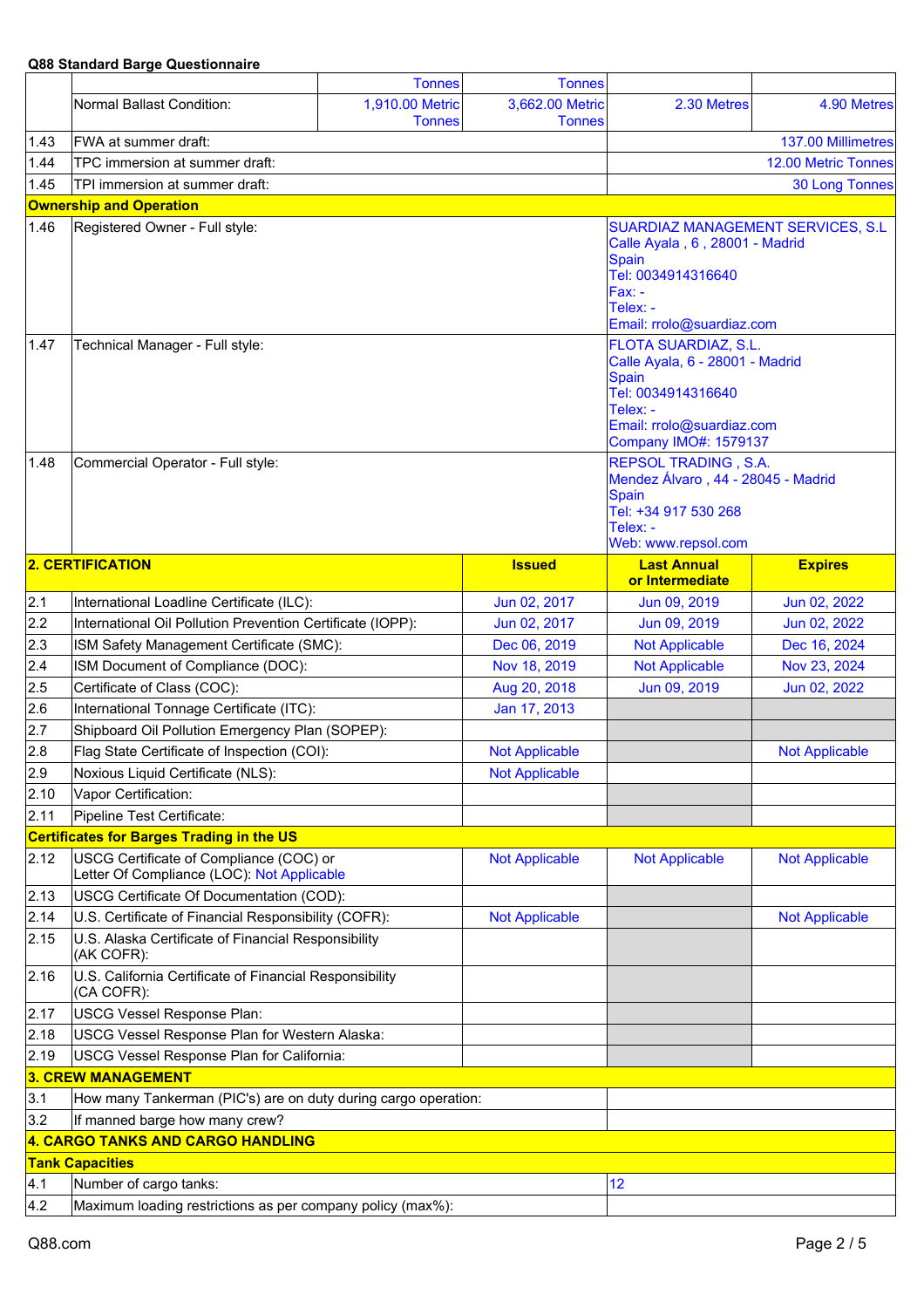| 4.3                         | Maximum capacity (max% per company policy: 98%, 97%, 96% or 95%) of each<br>natural segregation with double valve (specify tanks):               |                       | Seg#1: 1512 m3 (MGO)<br>Seg#2: 2731 m3 (HFO) |                          |
|-----------------------------|--------------------------------------------------------------------------------------------------------------------------------------------------|-----------------------|----------------------------------------------|--------------------------|
| 4.4                         | Total cubic capacity (max% per company policy: 98%, 97%, 96% or 95%) excluding<br>slop tanks:                                                    |                       | 4,243 Cu. Metres                             |                          |
| 4.5                         | Slop tank(s) capacity (max% per company policy: 98%, 97%, 96% or 95%):                                                                           |                       |                                              | 90.579 Cu. Metres        |
|                             | <b>Cargo Handling</b>                                                                                                                            |                       |                                              |                          |
| 4.6                         | How many grades/products can vessel load/discharge with double valve segregation? 2                                                              |                       |                                              |                          |
| 4.7                         | Maximum loading rate for homogenous cargo per manifold connection:                                                                               |                       | 400 Cu. Metres/Hour                          |                          |
| 4.8                         | Maximum loading rate for homogenous cargo loaded simultaneously thru all<br>manifolds:                                                           |                       | 400.00 Cu. Metres/Hour                       |                          |
| 4.9                         | Are there any cargo tank filling restrictions? If yes, please specify:                                                                           |                       | Yes, 400 cbm/hr per tank                     |                          |
|                             | <b>Pumping Systems</b>                                                                                                                           |                       |                                              |                          |
| 4.10                        | Pumps                                                                                                                                            | No.                   | <b>Type</b>                                  | Capacity                 |
|                             | Cargo:                                                                                                                                           | 3                     | N/A, Screw                                   | 1,050 Cu.<br>Metres/Hour |
|                             | Stripping:                                                                                                                                       | 1                     | Centrifugal                                  | 42.20 Cu.<br>Metres/Hour |
|                             | Eductors:                                                                                                                                        | 1                     | N/A                                          | 50 Cu. Metres/Hour       |
|                             | Ballast:                                                                                                                                         | $\overline{2}$        | Centrifugal                                  | 200 Cu. Metres/Hour      |
| 4.11                        | Average (typical) discharge rate (total):                                                                                                        |                       |                                              |                          |
| 4.12                        | Maximum discharge rate (total):                                                                                                                  |                       |                                              |                          |
|                             | <b>Gauging and Sampling</b>                                                                                                                      |                       |                                              |                          |
| 4.13                        | Does the vessel comply with the latest edition of (ISGOTT) for closed loading and/or<br>discharging:                                             |                       | <b>Yes</b>                                   |                          |
| 4.14                        | What type of fixed closed tank gauging system is fitted:                                                                                         |                       | Radar                                        |                          |
| 4.15                        | If the vessel is equipped with sounding tube are they solid or slotted?                                                                          |                       |                                              |                          |
| 4.16                        | Is cargo sampling open, closed or restricted?                                                                                                    |                       |                                              |                          |
| 4.17                        | What is the name of the manufacturer of the vapor locks:                                                                                         | <b>Not Applicable</b> |                                              |                          |
| 4.18                        | Are hi-level alarms fitted to cargo tanks?                                                                                                       |                       | Yes                                          |                          |
|                             | If Yes, indicate whether to all tanks or partial:                                                                                                |                       | All                                          |                          |
|                             | If fitted, what % of tank capacity are the high level alarms set at:                                                                             |                       |                                              |                          |
|                             | If fitted, indicate what type of high level alarms:                                                                                              |                       |                                              |                          |
| 4.19                        | Are overfill (high-high) alarms fitted to cargo tanks?                                                                                           |                       |                                              |                          |
|                             | If Yes, indicate whether to all tanks or partial:                                                                                                |                       | Yes, all tanks                               |                          |
|                             | If fitted, what % of tank capacity are the overfill (high-high)alarms set at:                                                                    |                       |                                              |                          |
|                             |                                                                                                                                                  |                       |                                              |                          |
| 4.20                        | If fitted, indicate what type of overfill (high-high) alarms:<br>If fitted and alarms are electrical can they be operated independently of being |                       |                                              |                          |
|                             | plugged into the shore connection (i.e. solar or battery operated)?                                                                              |                       |                                              |                          |
|                             | <b>Vapor Emission Control</b>                                                                                                                    |                       |                                              |                          |
| 4.21                        | Number/size of VRS manifolds (per side):                                                                                                         |                       | 2                                            | <b>152 Millimetres</b>   |
| 4.22                        | Has Vapor Recovery System (VRS) been approved?                                                                                                   |                       |                                              |                          |
| 4.23                        | Which organizations have approved Vapor Recovery System (VRS)?                                                                                   |                       |                                              |                          |
| 4.24                        | Vapor Recovery System (VRS) operational?                                                                                                         |                       |                                              |                          |
| <b>Venting</b>              |                                                                                                                                                  |                       |                                              |                          |
| 4.25                        | Type of venting system:                                                                                                                          |                       | P/V valves                                   |                          |
| 4.26                        | Type of secondary venting system (if fitted):                                                                                                    |                       |                                              |                          |
| 4.27                        | Type of deck seal:                                                                                                                               |                       | N/A                                          |                          |
|                             | <b>Cargo Manifolds</b>                                                                                                                           |                       |                                              |                          |
| 4.28                        | Manifold height above the waterline in normal ballast / at SDWT condition:                                                                       |                       | 5.50 Metres                                  | 3.50 Metres              |
| 4.29                        | Bow to Center Manifold (BCM) / Stern to Center Manifold (SCM):                                                                                   |                       | 45.00 Metres                                 | 45.00 Metres             |
| 4.30                        | Number/size of cargo connections (per side):                                                                                                     |                       | 3                                            | 200.00 Millimetres       |
| 4.31                        | Do the cargo manifolds meet OCIMF recommendations:<br>Yes                                                                                        |                       |                                              |                          |
| <b>Bow / Stern Manifold</b> |                                                                                                                                                  |                       |                                              |                          |
| 4.32                        | Is the vessel fitted with a stern manifold? If yes, state size:                                                                                  |                       | N/A                                          | 0 Millimetres            |
| 4.33                        | Is the vessel fitted with a bow manifold? If yes, state size                                                                                     |                       | No                                           |                          |
|                             | <b>Cargo Heating</b>                                                                                                                             |                       |                                              |                          |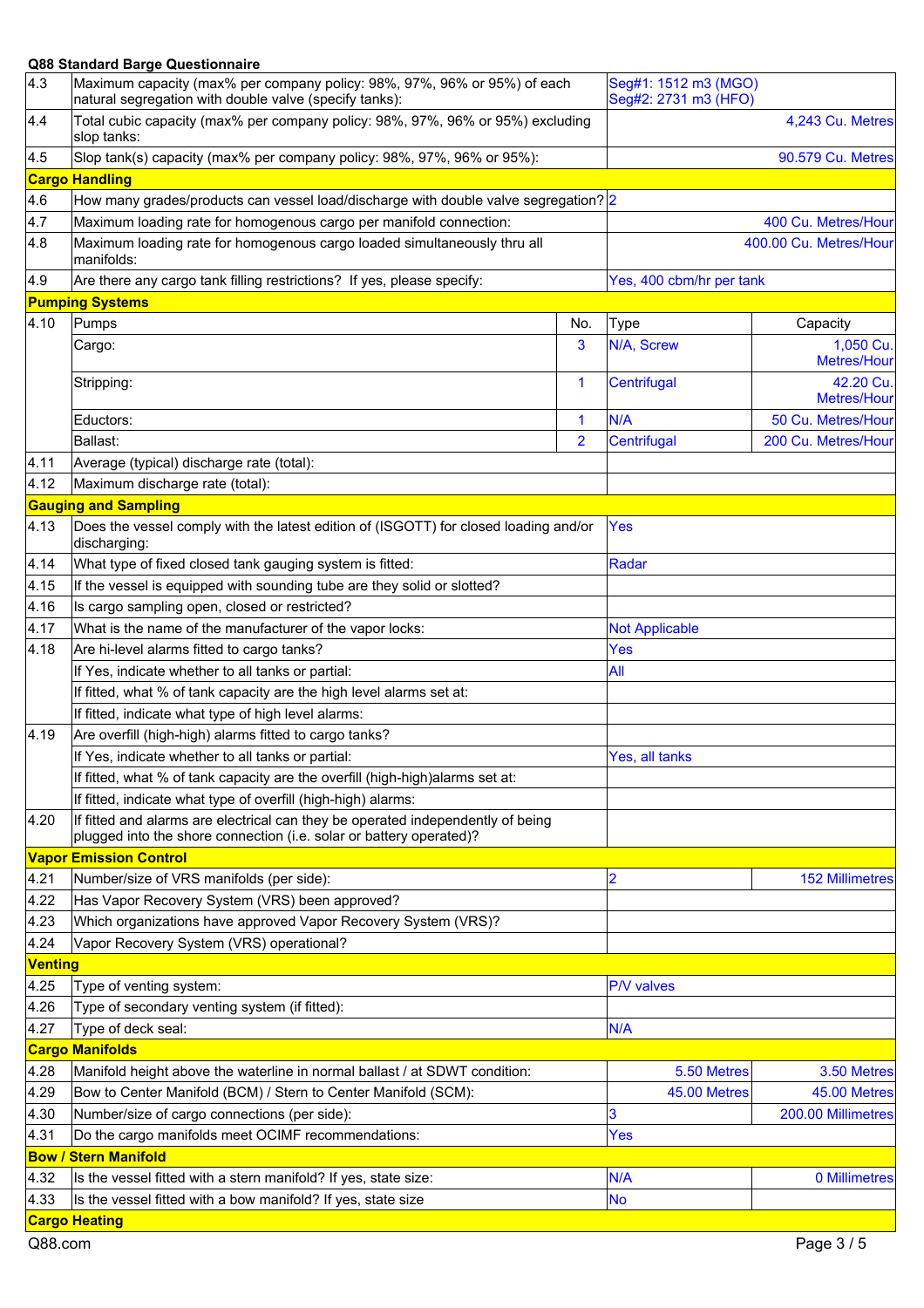| 4.34             | Type of cargo heating system:                                                                                     |        |                                                                                                                                                                                                                                 | heating coils                                                                                 |                |  |
|------------------|-------------------------------------------------------------------------------------------------------------------|--------|---------------------------------------------------------------------------------------------------------------------------------------------------------------------------------------------------------------------------------|-----------------------------------------------------------------------------------------------|----------------|--|
| 4.35             | If fitted, are all tanks coiled:                                                                                  |        |                                                                                                                                                                                                                                 | Yes                                                                                           |                |  |
| 4.36             | If fitted, what is the material of the heating coils:                                                             |        |                                                                                                                                                                                                                                 | SS                                                                                            |                |  |
| 4.37             | Maximum temperature cargo can be loaded / maintained:                                                             |        |                                                                                                                                                                                                                                 | 60.0 °C / 140.0 °F                                                                            | 60 °C / 140 °F |  |
|                  | <b>Tank Coating</b>                                                                                               |        |                                                                                                                                                                                                                                 |                                                                                               |                |  |
| 4.38             | Cargo, ballast and slop tanks coating                                                                             | Coated | Type                                                                                                                                                                                                                            | To what extent                                                                                | Condition      |  |
|                  | Cargo tanks:                                                                                                      | Yes    | <b>MARINE LINE</b><br><b>POLYMER</b>                                                                                                                                                                                            | <b>Whole Tank</b>                                                                             | Good           |  |
|                  | <b>Ballast tanks:</b>                                                                                             | Yes    | <b>Epoxy coating</b>                                                                                                                                                                                                            | <b>Whole Tank</b>                                                                             | Good           |  |
|                  | Slop tanks:                                                                                                       | Yes    | <b>MarineLine</b>                                                                                                                                                                                                               | <b>Whole Tank</b>                                                                             |                |  |
| 4.39             | If fitted, what type of anodes are used:                                                                          |        |                                                                                                                                                                                                                                 | <b>ZINC</b>                                                                                   |                |  |
|                  | <b>5. INERT GAS</b>                                                                                               |        |                                                                                                                                                                                                                                 |                                                                                               |                |  |
| 5.1              | Is an Inert Gas System (IGS) fitted:                                                                              |        |                                                                                                                                                                                                                                 | Yes                                                                                           |                |  |
| 5.2              | Is IGS supplied by flue gas, inert gas (IG) generator and/or nitrogen:                                            |        |                                                                                                                                                                                                                                 | <b>Nitrogen Generator</b>                                                                     |                |  |
|                  | <b>6. MOORING</b>                                                                                                 |        |                                                                                                                                                                                                                                 |                                                                                               |                |  |
| 6.1              | Number / length / diameter of mooring wires (on drums):                                                           |        | <b>None</b>                                                                                                                                                                                                                     |                                                                                               |                |  |
|                  | Breaking strength of mooring wires (on drums):<br><b>None</b>                                                     |        |                                                                                                                                                                                                                                 |                                                                                               |                |  |
| 6.2              | Number / length / diameter of mooring wire tails:                                                                 |        | <b>None</b>                                                                                                                                                                                                                     |                                                                                               |                |  |
|                  | Breaking strength of mooring wire tails:                                                                          |        | None                                                                                                                                                                                                                            |                                                                                               |                |  |
| 6.3              | Number / length / diameter of mooring ropes:                                                                      |        | On Drums<br>Forecastle: 2 / 220.00 Metres / 40.00 Millimetres<br>Poop: 2 / 220.00 Metres / 40.00 Millimetres                                                                                                                    |                                                                                               |                |  |
|                  |                                                                                                                   |        | Other Lines<br>Forecastle: 1 / 220.00 Metres / 45.00 Millimetres<br>Fwd main deck: 2 / 110.00 Metres / 65.00 Millimetres<br>Aft main deck: 1 / 220.00 Metres / 40.00 Millimetres<br>Poop: 1 / 110.00 Metres / 65.00 Millimetres |                                                                                               |                |  |
|                  | Breaking strength of mooring ropes:                                                                               |        | 25.27 Metric Tonnes                                                                                                                                                                                                             |                                                                                               |                |  |
| 6.4              | Number and brake holding power of winches:                                                                        |        | Forecastle: 2 / 15.00 Metric Tonnes<br>Poop: 1 / 15.00 Metric Tonnes                                                                                                                                                            |                                                                                               |                |  |
|                  | Type of Mooring Winches: Single/split drum?                                                                       |        | <b>Split</b>                                                                                                                                                                                                                    |                                                                                               |                |  |
|                  | If the vessel is equipped with mooring winches are the brakes<br>set to render at 60% of mooring lines MBL?       |        |                                                                                                                                                                                                                                 |                                                                                               |                |  |
|                  | <b>Lifting Equipment</b>                                                                                          |        |                                                                                                                                                                                                                                 |                                                                                               |                |  |
| 6.5              | Derrick / Crane description (Number, SWL and location):                                                           |        |                                                                                                                                                                                                                                 | Derricks: 1 x 1.5 Tonnes, Cranes: 1 x 0.75<br>Tonnes<br>mid deck centre manifold              |                |  |
| 6.6              | What is the maximum outreach of cranes / derricks outboard of the vessel's side:                                  |        |                                                                                                                                                                                                                                 | 8 Metres                                                                                      |                |  |
|                  | <b>Barge To Ship Transfer</b>                                                                                     |        |                                                                                                                                                                                                                                 |                                                                                               |                |  |
| 6.7              | Does vessel comply with recommendations contained in the OCIMF/ICS Ship To Ship No<br>Transfer Guide (Petroleum)? |        |                                                                                                                                                                                                                                 |                                                                                               |                |  |
|                  | <b>7. MISCELLANEOUS</b>                                                                                           |        |                                                                                                                                                                                                                                 |                                                                                               |                |  |
| <b>Insurance</b> |                                                                                                                   |        |                                                                                                                                                                                                                                 |                                                                                               |                |  |
| 7.1              | $ P \& I Club - Full style:$                                                                                      |        |                                                                                                                                                                                                                                 | <b>BRITANNIA</b><br>REGIS HOUSE, 45, KING WILLLIAM<br><b>STREET</b><br><b>LONDON EC4R-9AN</b> |                |  |
| 7.2              | P & I Club coverage - pollution liability coverage:                                                               |        |                                                                                                                                                                                                                                 | 1,000,000,000 US\$                                                                            |                |  |
|                  | <b>Barges trading in the US</b>                                                                                   |        |                                                                                                                                                                                                                                 |                                                                                               |                |  |
| 7.3              | Qualified individual (QI) (USA) - Full style:                                                                     |        |                                                                                                                                                                                                                                 | <b>Not Applicable</b>                                                                         |                |  |
| 7.4              | Oil Spill Response Organization (OSRO) - Full style:                                                              |        |                                                                                                                                                                                                                                 | <b>Not Applicable</b>                                                                         |                |  |
| 7.5              | Salvage Provider (USA) - Full style:                                                                              |        |                                                                                                                                                                                                                                 |                                                                                               |                |  |
| 7.6              | Does vessel carry its own AMPD response equipment:                                                                |        |                                                                                                                                                                                                                                 |                                                                                               |                |  |